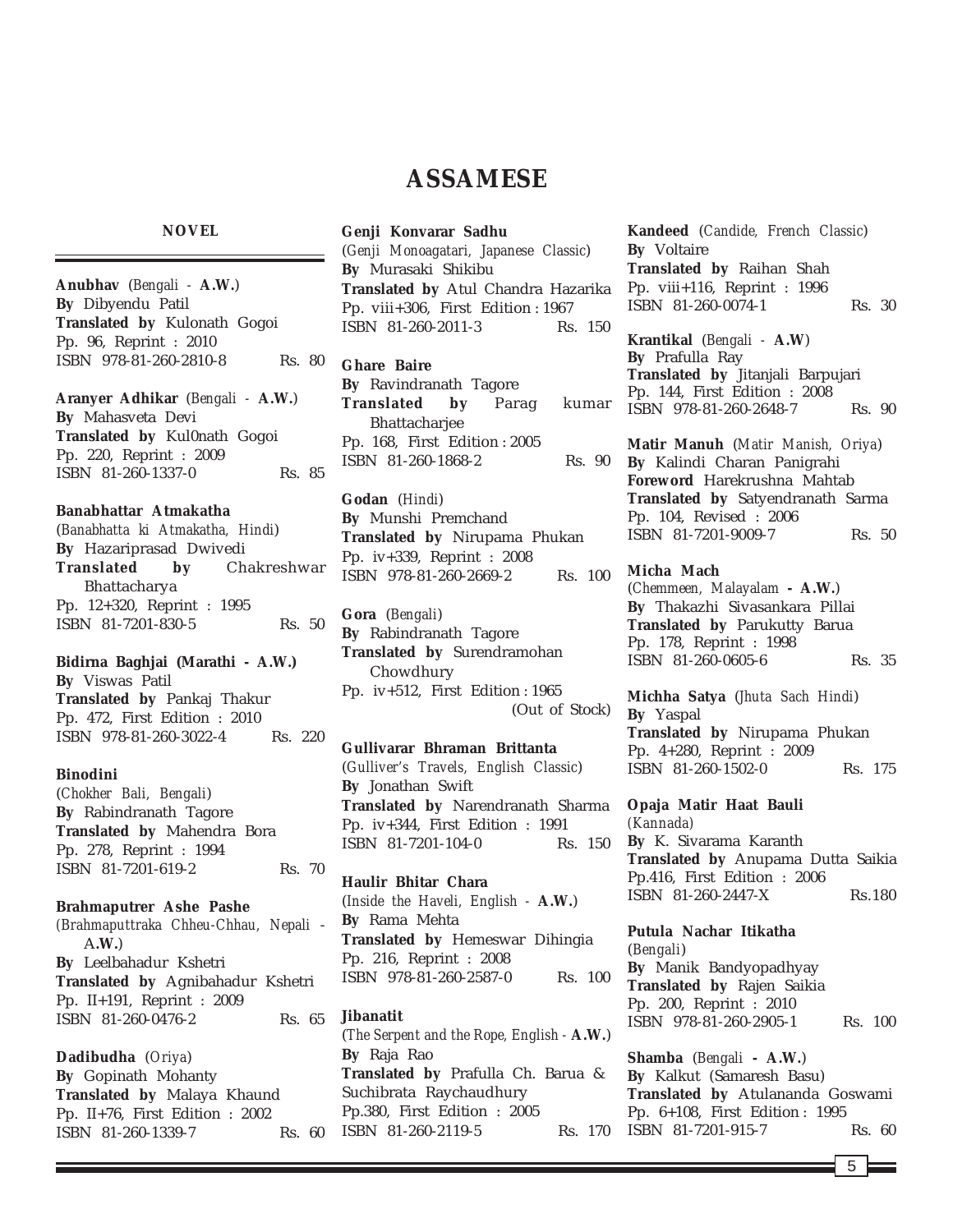**Samskara** (*Kannada*) **By** U.R. Ananthamurthy **Translated by** Suren Talukdar Pp. 6+116, First Edition : 2002 ISBN 81-260-1504-4 Rs. 80

**Sanjeeban** (*Resurrection-Russian*) **By** Leo Tolstoy **Translated by** Anu Baruah Pp. 22+549, First Edition : 2002 ISBN 81-260-1279-X Rs. 200

**Uneis Pura Dukatha** (*Oriya*) **By** Fakirmohan Senapati **Translated by** Bhamati Devi Pp. 136, First Edition : 2008 ISBN 978-81-260-2399-8 Rs. 90

**Yogayog** (*Jogajog, Bengali*) **By** Rabindranath Tagore **Translated by** Keshava Mohanta Pp. 4+252, First Edition : 1963 (Out of Stock)

# **Yuddha aru Shanti**

(*War and Peace, Russian*) **By** Leo Tolstoy **Translated by** Surendramohan Das Pp. vi+366, Reprint : 2000 ISBN 81-260-0917-9 Rs. 85

# **STORY**

**Adhunik Assamiya Galpa Sangraha** (*An anthology of Contemporary Assamese short stories*) **Compiled & Edited by** T.N. Goswami Pp. 280, Reprint : 2009 ISBN 81-260-1522-5 Rs. 95

## **Air Etukura Fanek**

*(Collection of Manipuri short stories)* **By** Laitonjam Premchand Singh **Translated by** Neena Devi Pp.80, First Edition 2006 ISBN 81-260-2448-8 Rs.60

**Deradunat Amar Gachbor Ajio Bachi Achhe** (*Our Trees Still Grow in Dehra, English* **- A.W.**) **By** Ruskin Bond **Translated by** Bandita Phukan Pp. vi+125, First Edition : 2000 ISBN 81-260-1105-x Rs. 90

#### **Ehejar Enishar Sadhu**

(*100 stories on Arabian Nights*) **By** Richard Burton **Translated by** Kirtinath Hazarika Pp. 362, Reprint : 2009 ISBN 978-81-260-2661-8 Rs. 120

### **Ekuri Eta Chuti Galpa**

(*21 short stories of Tagore)* **By** Rabindranath Tagore **Translated by** B.K. Bhattacharyya Pp. xxiii+416, Reprint : 2009 ISBN 81-260-2314-7 Rs. 115

**Hudumdeo Aru Annanya Galpa** *(A collection of Assamese short story)* **By** Imran Hussain Pp. 88, Reprint : 2007 ISBN 81-260-2514-X Rs. 40

**Kauri aru Kaliapani** (*Kauve aur Kala Pani, Hindi* **- A.W.**) **By** Nirmal Verma **Translated by** Indrajit Singh Pp. vi+124, First Edition : 1999 ISBN 81-260-0758-3 Rs. 60

# **Nirbachita Bharatiya Chuti Galpa**

(*An anthology of Indian short stories*) **Edited by** Navakanta Barua Pp. 154, Reprint : 2009 ISBN 978-81-260-2642-5 Rs. 60

**Nirbachita Asamiya Chuti Galpa** (*Selected Assamese short stories*) **Compiled & Edited by** Gobinda Prasad Sharma, Sailen Bharali and Haridyananda Gogoi Pp. 272, First Edition : 2008 ISBN 978-81-260-2594-7 Rs. 120

**Purnimar Rati Aur Anaynya Galpo By** K.S. Duggal **Translated by** Swapna Bhattacharya Pp. 196, First Edition : 2004 ISBN 81-260-2016-4 Rs. 100

# **PLAY**

**Antigone** (*Greek*) **By** Sophocles **Translated by** Prafulladatta Goswami Pp. 64, Reprint : 2002 ISBN 81-260-1500-4 Rs. 30

**Aranya Fasal** (*Aranya Fasal, Odia* **- A.W.**) **By** Manoranjan Das **Translated by** Jiban Krishna Patra Pp. 107, Reprint : 2009 ISBN 81-260-5203-4 Rs. 45

**Asamia Ekanka Nat Sankalan** (*Assamese One-Act plays*) **Edited by** Satyaprasad Barua Pp. 536, First Edition : 1991 ISBN 81-7201-109-1 Rs. 100

**Bhut** (*Ghosts, Norwegian*) **By** Ibsen **Translated by** Mahendra Bora Pp. x+90, Second Edition : 1991 ISBN 81-7201-114-8 Rs. 25

**Chandalika** *(Bengali drama)* **By** Rabindranath Tagore **Translated by** Najma Mukhopadhyay Pp.28, First Edition : 2006 ISBN 81-260-2446-1 Rs.30

**Chandragupta** (*Hindi*) **By** Jaishankar Prasad **Translated by** Nirupama Phukan Pp. xvii+150, Second Edition : 1988 ISBN 81-260-100-4 Rs. 25

### **Chitrangada**

**Translated by** Birinchi Kumar Barua Chirakumar Sabha **translated by** Sayed Abdul Malik (Out of Stock)

### **Raja** (*Bengali*)

**By** Rabindranath Tagore **Translated by** Mahendra Bora Pp. 6+101, Reprint : 2005 ISBN 81-260-2009-1 Rs. 30

**Raktakarabi** (*Bengali*) **By** Rabindranath Tagore **Translated by** Keshab Mahanta Pp. vi+64, Reprint : 2005 ISBN 81-260-2007-5 Rs. 25

**Sapta Natak (Volume I) By** Rabindranath Tagore **Introduction** Pramathanath Bisi Bisarjan **Translation by** Atal Chandra Hazarika (Out of Stock)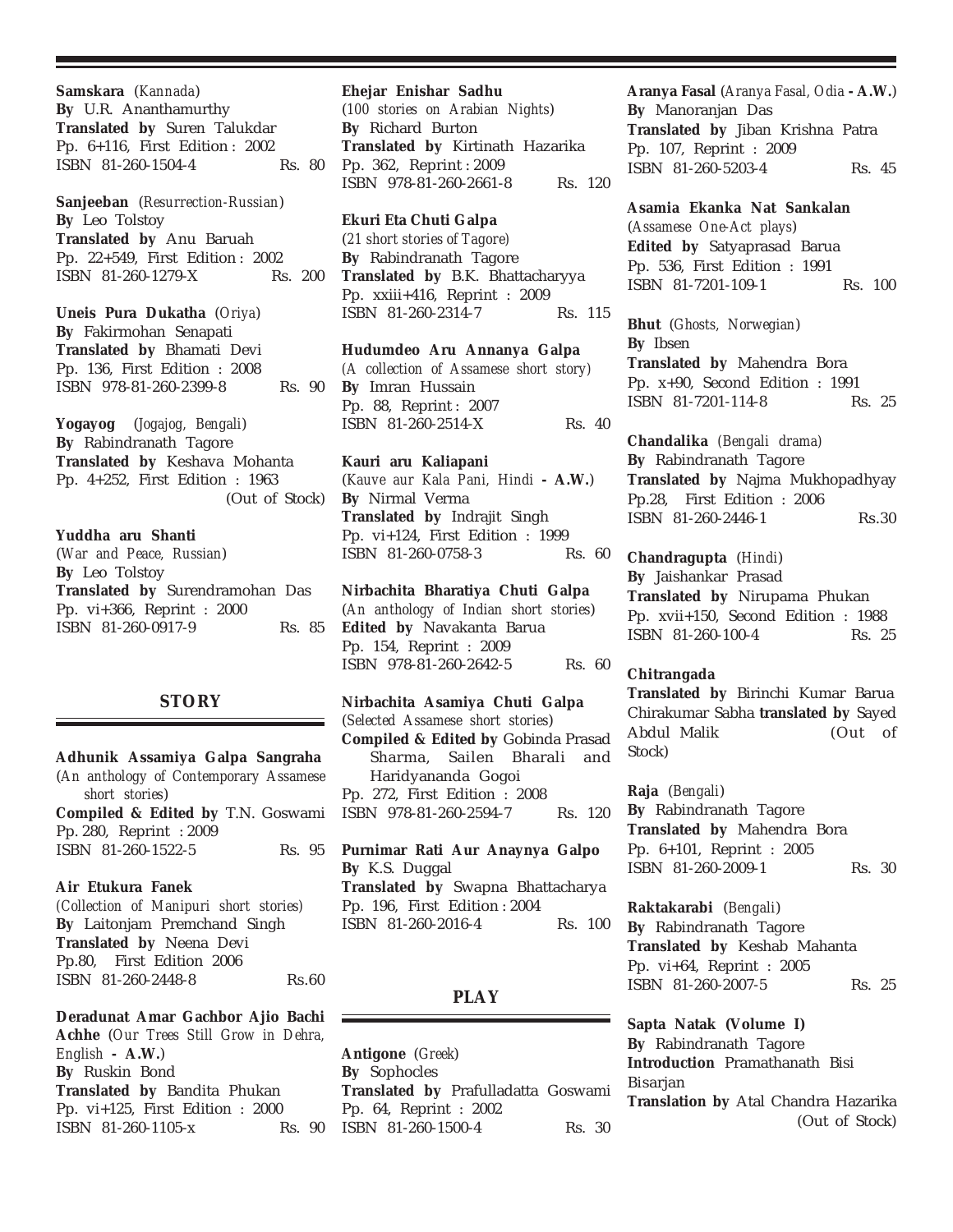**Sapta Natak (Volume II) By** Rabindranath Tagore **Introduction** Pramathanath Bisi Raja **Translation by** Mahendra Bora Dakghar (Out of Stock)

**POETRY**

**Anhika** (*Oriya* - **A.W.**) **By** Jagannath Prasad Das **Translated by** Indira Goswami Pp, x+64, First Edition : 2001 ISBN 81-260-1229-3 Rs. 60

#### **Bara Mahar Tera-Git**

(*Selection of folk-songs of Assam*) **Compiled by** Praphulladatta Goswami Pp. xvii+228, Reprint : 1993 ISBN 81-7201-551-8 Rs. 60

#### **Bhakti Geeta-pada Sanchayana**

(*Anthology of Assamese devotional poetry*) **Edited by** Satyendranath Sarma Pp. xvii+108, Fifth Edition : 1983 Rs. 10

#### **Bidrohi Aru Anyanya Kavita**

(*Selected poems of Kazi Nazrul Islam*) **Translated by** Navakanta Barua Pp. 70, First Edition : 1999 ISBN 81-260-0756-7 Rs. 40

**Deshar Dak** (*Selected patriotic poems*) **By** Eminent Assamese poets Pages: 16, First Edition : 1962 (Out of Stock)

#### **Kabiray Kai**

(*Selected poems of Kabir*) **Translated by** Navakanta Barua Pp. xiii+90, First Edition : 2001 ISBN 81-260-1059-2 Rs. 65

**Pichhar Dinar Tuti Gita** (*Latter-Day Pslams, English* - **A.W.**) **Author** Nissim Ezekiel **Translated by** Navakanta Barua Pp. 58, First Edition : 1993 ISBN 81-7201-614-X Rs. 60

### **Rabindra Chayanika**

(*101 poems of Tagore, Bengali*) **Translated by**Ratnakanta Barkanti and Navakanta Barua Pp. xxx+284, First Edition : 1964 (Out of Stock)

**Sabdar Akashru Anyanya Kabita** (*Oriya* - **A.W.**) **By** Sitakanta Mahapatra **Translated by** Nirmal Prabha Bardoloi Pp. vi+93, First Edition : 1999 ISBN 81-260-0849-0 Rs. 50

# **Sanchayan**

(*Anthology of Assamese poetry*) **Compiled by** Maheswar Neog Pp. 480, Revised edition : 2009 ISBN 978-81-260-2723-1 Rs. 130

**Swadhinata Sangramar Assamiya Geet Aru Kabita** (*Anthology of Assamese songs and poems of freedom struggle*) **Compiled & Edited by** Nirmal Prabha Bardoloi Pp. 140, Reprint : 2009 ISBN 81-260-1505-5 Rs. 75

**Whitmanar Esha Kabita** (*Leaves of Grass, English*) **By** Walt Whitman **Translated by** Navakanta Barua Pp. 18+257, Second Edition : 2002 ISBN 81-260-1526-8 Rs. 90

# **MAKERS OF INDIAN LITERATURE**

**Baikunthanath Bhagavat Bhattacharaya** (*Assamese poet*) **By** Maheshwar Neog Pp. 54, First Edition : 1984 Rs. 15

**Bankimchandra Chattopadhyay** (*Bengali writer*) **By** Subodh Chandra Sengupta **Translated by** Ananda Barmudai Pp. 6+49, First Edition : 1999 ISBN 81-260-0759-1 Rs. 25

#### **Bhavabhuti**

(*Sanskrit poet*) **By** G.K. Bhatt **Translated by** Ashok Kumar Goswami Pp. vi+78, First Edition : 1994 ISBN 81-7201-695-6 Rs. 15

**Chandidas** (*Bengali poet*) **By** Sukumar Sen **Translated by** Apurba Barthakuria Pp. 56, First Edition : 1995 ISBN 81-7201-913-0 Rs. 15

#### **Chandra Kumar Agarwala**

(*Assamese writer*) **By** Kabin Phukanh, Pp. 96, First Edition : 2003 ISBN 81-260-1523-3 Rs. 25

**Ghalib** (*Urdu poet*) **By** M. Mujeeb **Translated by** Syed Abdul Malik Pp. viii+80, First Edition : 1976 Rs. 15

#### **Gunabhiram Barua**

(*Assamese play wright*) **By** Jogendranarayan Bhuyan Pp. 36, First Edition : 2001 ISBN 81-260-1206-4 Rs. 25

**Ishwarchandra Vidyasagar** (*Bengali writer*) **By** Hiranmay Banerji **Translated by** Joges Das Pp. 62, First Edition : 1978 Rs. 15

**Jayadeva** (*Sanskrit poet*) **By** Suniti Kumar Chatterji **Translated by** Maheshwar Neog Pp. viii+68, First Edition : 1977 Rs. 15

**Jibanananda Das** (*Bengali poet*) **By** Chidananda Dasgupta **Translated by** Karabi Deka Hazarika Pp. viii+62, First Edition : 2000 ISBN 81-260-1055-x Rs. 25

**Kabir** (*Hindi saint-poet*) **By** Prabhakar Machwe **Translated by** Abdus Sattar Pp. x+60, First Edition : 1977 Rs. 15

**Kamban** (*Ancient Tamil poet*) **By** S. Maharajan **Translated by** Keshada Mahanta Pp. iv+77, First Edition : 1998 ISBN 81-260-0475-4 Rs. 25

**Kazi Nazrul Islam** (*Urdu poet*) **By** Gopal Haldar **Translated by** Abdus Sattar Pp. x+84, First Edition : 1979 Rs. 15

**Keshavsut** (*Marathi poet*) **By** Prabhakar Machwe **Translated by** Nagen Saikia Pp. iv+72, First Edition : 1978 Rs. 15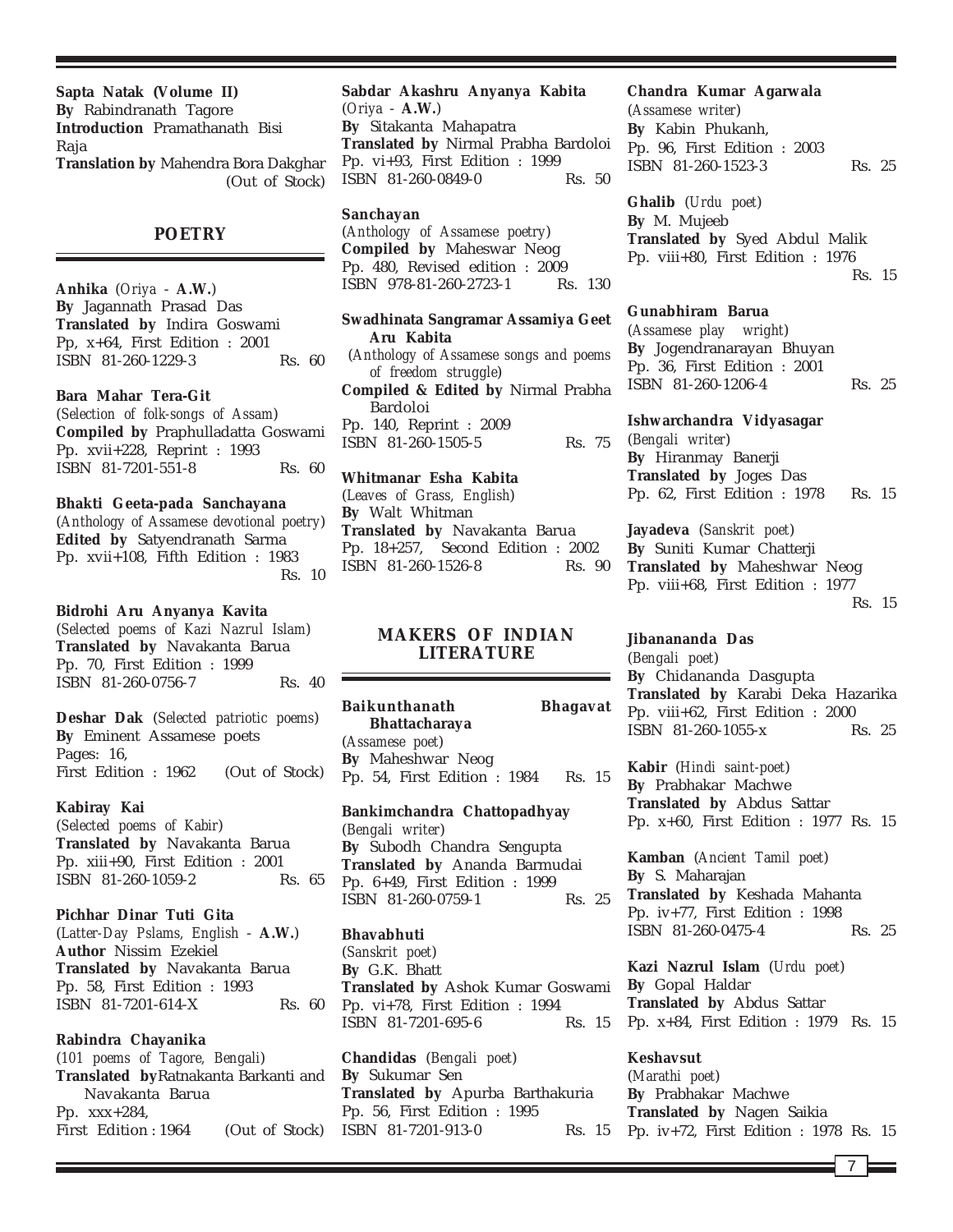**Kumaran Asan** (*Malayalam poet*) **By** K.M. George **Translated by** B.P. Chaliha Pp. x+100, First Edition : 1988 Rs. 15

#### **Michael Madhusudan Dutta**

(*Bengali poet*) **By** Amalendu Bose **Translated by** P. Kotoky Pp. vi+80, First Edition : 1998 ISBN 81-260-0544-0 Rs. 25

**Mira Bai** (*Rajasthani saint-poet*) **By** Usha S. Nilsson **Translated by** Nirmalprabha Bardoloi Pp. viii+54, First Edition : 1978Rs. 15

**Namdev** (*Marathi poet*) **By** Madhav Gopal Deshmukh **Translated by** Jatindranath Goswami Pp. 70, First Edition : 1981 Rs. 15

### **Padmanath Gohain Barua**

(*Assamese writer*) **Author** Profulla Chandra Bora Pages: 70, First Edition : 2005 ISBN 81-260-0126-8 Rs. 25

### **Premchand**

(*Hindi novelist and story-writer*) **By** Prakash Chandra Gupta **Translated by** Arun Sharma Pp. iv+68, First Edition : 1978 Rs. 15

#### **Raja Rammohun Roy**

(*Bengali writer and social-reformer*) **Author** Saumyendranath Tagore **Translated by** Mohim Bora Pp. vi+74, First Edition : 1984 Rs. 15

**Rama Saraswati** (*Sanskrit writer*) **Author** Biswanarayan Sastri Pp. 8+72, Reprint : 2009 ISBN 978-81-260-2406-3 Rs. 40

**Rahul Sankrityan** *(Hindi writer)* **By** Prabhakar Machwe **Translated by** Pradeep Jyoti Mahanta Pp. 64, First Edition : 2006 ISBN 81-260-1862-3 Rs. 25

**Sri Aurobindo** (*Philosopher and poet*) **By** Manoj Das Pp. 94, First Edition : 1993 ISBN 81-7201-451-1 Rs. 15

**Veeresalingam** (*Telugu writer*) **By** V.R. Narla **Translated by** Pritti Barua Pp. iv+98, First Edition : 1978 Rs. 15

**Vemana** (*Telugu poet*) **By** V.R. Narla **Translated by** Biswanarayan Sastri Pp. 100, First Edition : 1980 Rs. 15

**Vidyapati** (*Maithili poet*) **By** Ramnath Jha **Translated by** Bhaben Hazarika Pp. 76, First Edition : 1998 ISBN 81-260-0475-6 Rs. 25

### **HISTORY OF LITERATURE**

**Banglar Sahitya-Itihas** (*A History of Bengali Literature*) **By** Sukumar Sen **Translated by** Ponfa Mahanta Pp. 377 First Edition : 2002 ISBN 81-260-1278-1 Rs. 120

**Malayalam Shaityar Barunji** *(A History of Malayalam Literature)* **By** P.K. Parameswaran Nair **Translated by** Banikanta Sharma Pp. 10+266, Reprint 2003 Rs. 65

### **GENERAL**

**Asamiya Upanasar Gati-Pratikiti** (*Seminar Papers*) **Compiled & Edited by** Sailen Bharali Pp. 128, Reprint : 2009 ISBN 978-81-260-2815-3 Rs. 60

**Atmakatha Volume I** (*Autobiography*) **By** Rajendra prasad **Translated by** Satish Rajkhowa Pp. viii+478, First Edition : 1976 Rs. 20

**Atmakatha Volume II** (*Autobiography*) **By** Rajendra Prasad **Translated by** Satish Rajkhowa Pp. iv+480, First Edition : 1976Rs. 20

#### **Banikanta Chayanika**

(*Selection from Assamese writer Banikanta Kakati*) **Edited & Introduction by** Maheswar Neog Pp. 310, Reprint : 2009 ISBN 978-81-260-2658-6 Rs. 90

**Bhagwan Buddha** (*Marathi Classic*) **By** Dharmanand Kosambi **Introduction** Kakasaheb Kalelkar **Translated by** Chakreshwar Bhattacharya Pp. xxxiv+368 First Edition : 1959 (Out of Stock)

### **Gandhi-Kathamrita**

(*All Men are Brothers, Selected writings of Gandhiji*) **Edited by** Krishna Kripalani **Translated by** Amiyo Kumar Das Pp. xii+265, First Edition : 1968 Rs. 10

**Ganrajya** (*Republic, Greek Classic*) **By** Plato **Translated by** Ajit Kumar Sarma Pp. 538, First Edition : 1983 (Out of Stock)

**Jiban Lila By** Kakasaheb Kalelkar **Translated by** Nirupama Phukan Pp. xxvi+414, First Edition : 1975 Rs. 15

**Josmoni Parampara** (*Nepali Classic*) **Compiled & Edited by** Sanu Lama **Translated by** Debicharan Sedai Pp. 128, First Edition : 2009 ISBN 978-81-260-2664-7 Rs. 130

**Laxmipuran : Sriya Chandalini** (*Oriya Classic*) **Compiled & Edited by** Khageswar Mohapatra **Translated by** Jiban Krishna Patra Pp. 32, First Edition : 2009 ISBN 978-81-260-2650-8 Rs. 50

**Madalapanji** (*Old Oriya documentation*) **Compiled by** Arun Kumar Mohanty **Translated by** Jyatsna Biswal Pout Pp. 72, First Edition : 2009 ISBN 978-81-260-2508-4 Rs. 75